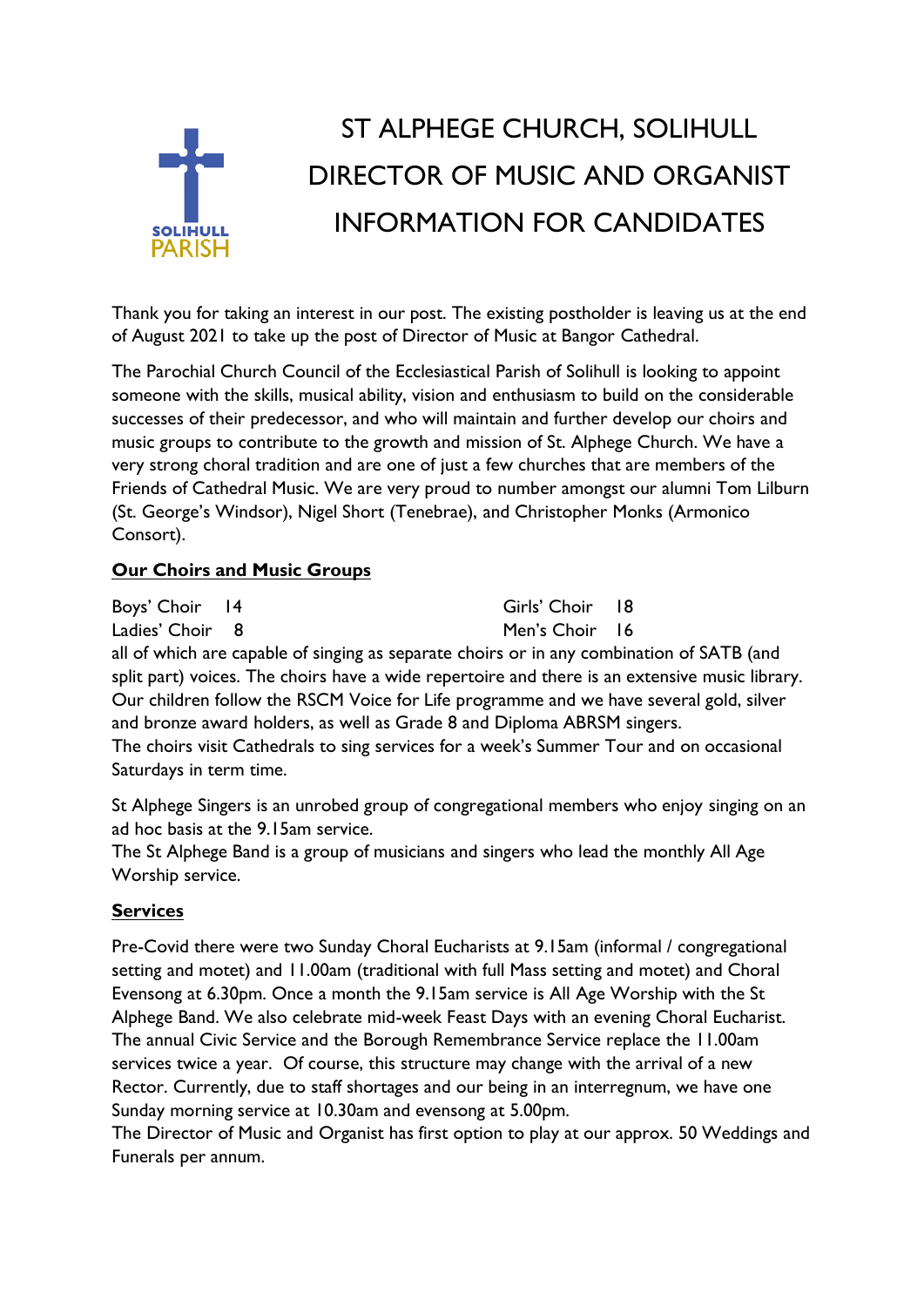# **Our Church**

St. Alphege Church is the parish church for Solihull, located in the town centre at one end of the High Street. It is a large, 13<sup>th</sup> Century, Grade 1 listed building.

#### **Musical Resources**

St. Alphege has a fine three-manual Nicholson Organ, an electronic keyboard, and an upright piano. There is a choir vestry with small song school above, and an extensive music library. The organ and piano are available for the postholder to use for practice and teaching when the church is not in use for other purposes.

The Director of Music is supported by an organist, currently on a sessional basis, but there may be the opportunity to appoint an Assistant Organist once the interregnum is over.

Some administrative assistance may be available.

## **Accommodation**

The post holder has the option to rent a small, three-bedroom house from Anchor Hanover Housing, located next to the church.

## **The Friends of St Alphege Music**

The work of our church choirs is supported by this charity, established to maintain our choral tradition by raising money for the education of the choristers and to help with the running costs of the choirs. A substantial amount of our income is raised through our weekly **Wednesday Lunchtime Recital Series** which provides a performance platform for many musicians, and is well supported and enjoyed by the audience.

## **Hours of Work and Contract**

16 hours per week. See Job Specification for details.

There will be a probationary period until such time as a new Rector has been appointed, and we are hopeful for the post-holder to be re-appointed at this juncture. This post will be subject to an enhanced DBS disclosure and associated declarations, and satisfactory references. Applicants should already be eligible for employment in the UK and will be expected to undertake safeguarding training as appropriate.

## **Remuneration**

£14,000 per annum.